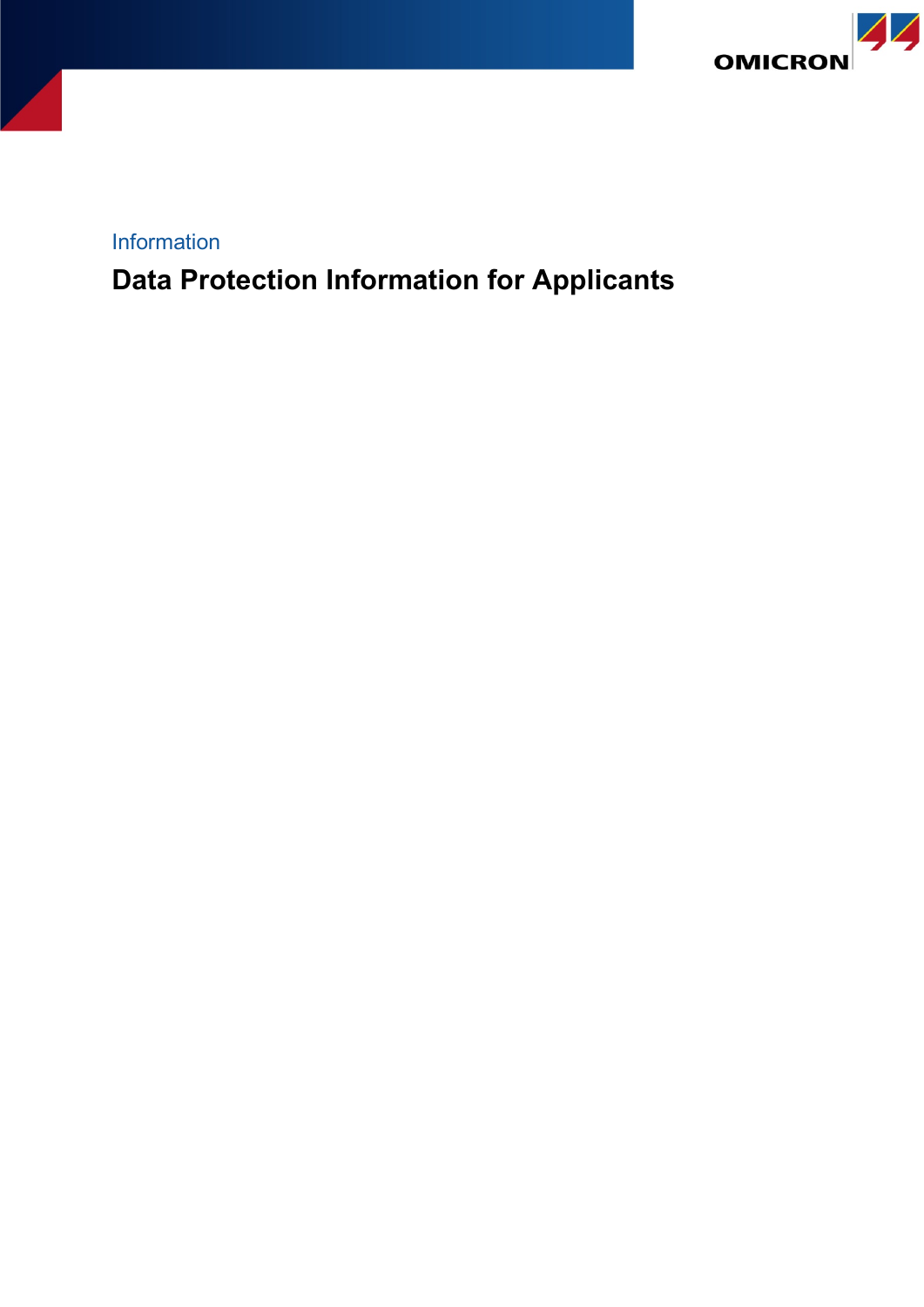# **1 General Information**

With this document, we would like to inform you about the processing of your personal data in the course of the application process at OMICRON (or an OMICRON Group Company) and the rights you are entitled to under applicable data protection law.

In any case, the processing of your personal data shall be in compliance with applicable data protection laws, including the European General Data Protection Regulation (GDPR) in addition to any other applicable local data protection laws.

Data controller is:

OMICRON electronics GmbH Oberes Ried 1 6833 Klaus Austria

In case of questions regarding data protection, please do not hesitate to contact the responsible persons for data protection reachable at +43 59495 or [info@omicronenergy.com.](mailto:info@omicronenergy.com)

# **2 Processing of your Personal Data**

### **2.1 What personal data is processed?**

As part of the application process, we process the following personal data:

- your master data (such as first name, last name, name affixes, date of birth);
- contact data (such as private address, (mobile-)phone number, e-mail address);
- data from your application documents (cover letter, curriculum vitae, photo, employment and training certificates, references and any special knowledge and skills contained therein);
- if applicable, work permit/residence title, passport copy, bank details (in case of travel reimbursement);
- if relevant for the advertised position: health suitability;
- data provided by you during the job interview or Taster Day;

#### **2.2 Why does OMICRON process your personal data?**

First and foremost, data processing serves to establish the employment relationship. The primary legal basis for this is Art. 6 Para. 1 lit. b and Art. 88 Para. 1 GDPR in conjunction with § 11 DSG (Austria) or § 26 Para. 1 BDSG (Germany). Your data will be processed to fill the vacancy for which you have applied. In the case of an unsolicited application, we will make an allocation to open positions.

In addition, the processing of health data may be necessary to assess your ability to work.

We will review your application and if necessary, contact you to schedule appointments or clarify open queries.

If we are not able to consider you for the position in question, we may consider you for open positions at other OMICRON Group Companies or add you to our pool of interested applicants. In this case we will inform you about suitable positions in the future (by e-mail or telephone). The same applies if you have left your contact details with OMICRON (e.g. as part of an information event for students). For these purposes, we will ask you for separate explicit consent.